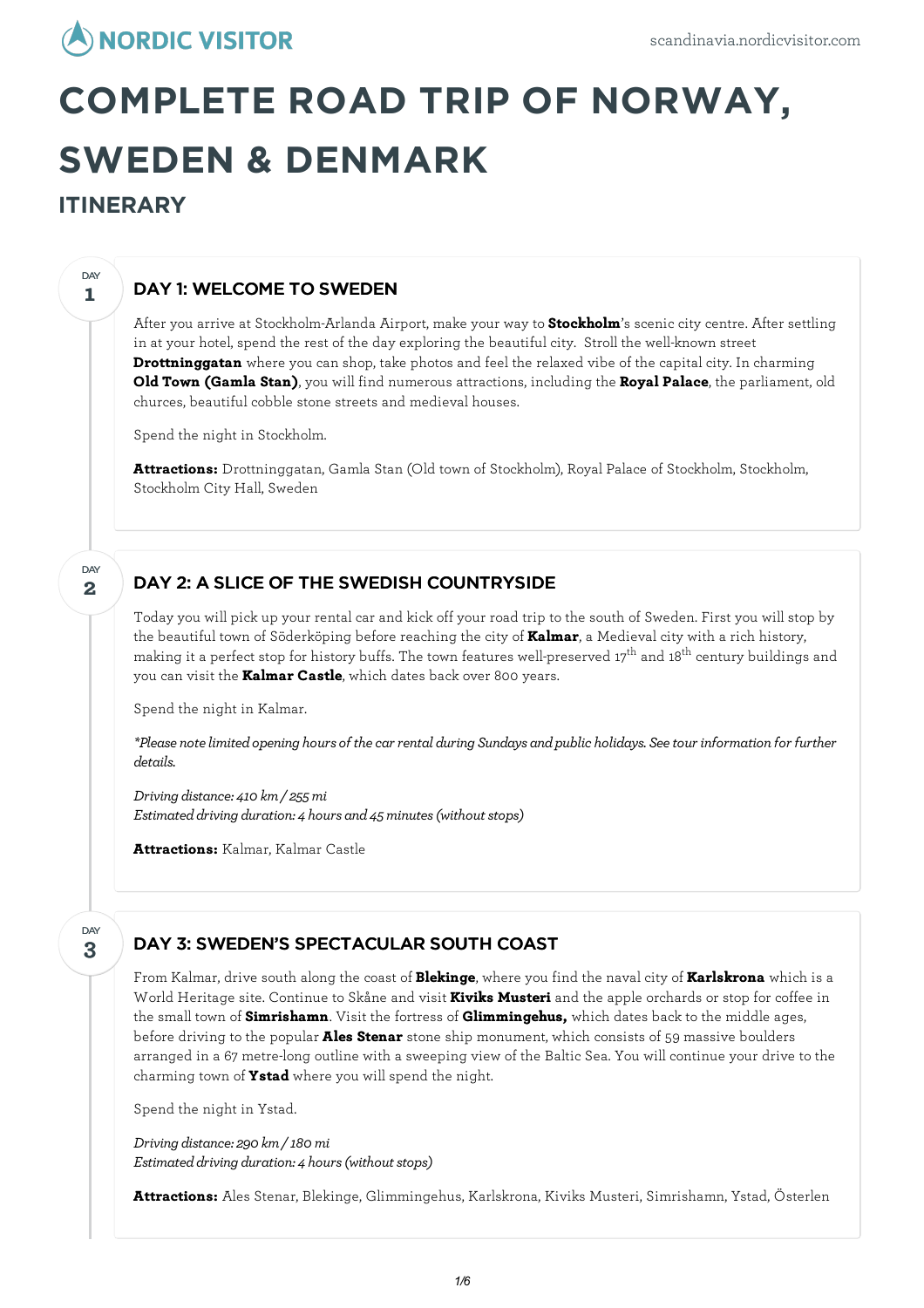#### DAY 4: DRIVE TO CAPTIVATING COPENHAGEN

From **Ystad**, drive to Smygehuk, the southernmost point in Sweden. Here you will find cosy cafés, eclectic craft shops and traditional fish smokeries. Continue along the south coast to the old towns of **Skanör** and **Falsterbo**, located on the Falsterbo peninsula, where you will see long stretches of white sand beaches. Next, cross the famous **Öresund Bridge** and arrive in the charming capital city, Copenhagen. You can explore the beautiful harbour area of **Nyhavn** and have fun at the amusement park **Tivoli Gardens**.

Spend the night in Copenhagen.

**4**

**DAY** 

**5**

DAY

**6**

DAY

*Driving distance:130 km/ 81mi Estimated driving duration: 2 hours and 20 min (without stops)* 

**Attractions:** Copenhagen, Denmark, Falsterbo, Malmö, Nyhavn, Skanör, Tivoli Gardens, Ystad, Øresund Bridge

### DAY 5: SET SAIL FOR NORWAY

Spend the morning touring Copenhagen by foot, visiting landmarks including **Amalienborg Palace, Christiansborg Palace,** and the famous **Little Mermaid** statue. An optional boat tour from the harbour is also highly recommended as you can appreciate the architecture and beauty of the city by water. Next, stroll **Ströget** street for some shopping and grab something to eat.

In the early afternoon, it's time to drive to the harbour and board your cruise to Oslo. You can enjoy dinner in one of the restaurants, check out the entertainment on board or just relax and watch the sunset from the deck.

Spend the night in one of the ship's comfortable cabins.

**Attractions:** Amalienborg Palace, Christiansborg Palace, Little Mermaid, Strøget shopping street

## DAY 6: WELCOME TO ENCHANTING OSLO

Sailing up the scenic Oslo Fjord, you will reach the Norwegian capital in the morning. After you disembark from the ship, get ready for a day of adventure in **Oslo**. We recommend exploring Oslo by foot, spending the afternoon at sights including the historical **Royal Palace** and the mighty **Akershus Fortress**, along with the modern **Oslo Opera House**, and the **Aker Brygge** area along the harbour.

Spend the night in Oslo.

**Attractions:** Aker Brygge, Akershus Fortress, Norway, Oslo, Oslo City Hall, Oslo Opera House, The Royal Palace (Oslo)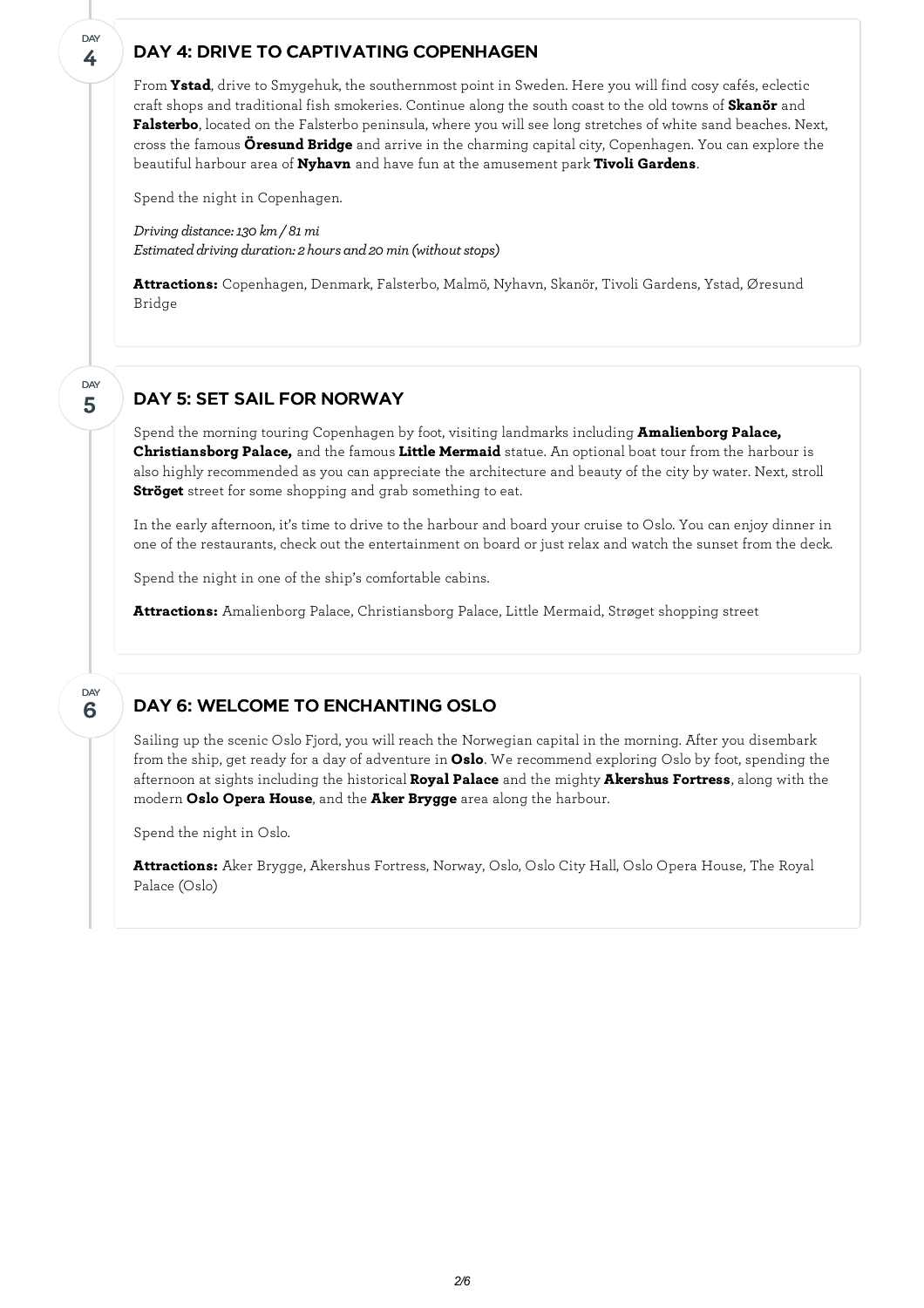#### DAY 7: BUSTLING OSLO TO CHARMING GEILO

After breakfast in Oslo, we recommend visiting the town of **Gol** which is known for Gol Stave Church, a Viking village and the Hahaug trolls cave. Next, continue to **Geilo**, where we recommend visiting Geilojordet which is an idyllic area with ancient buildings from the 1700-1800's and a lovely place to spend some time exploring.

Spend the night in Geilo.

**7**

DAY

**8**

DAY

**9**

DAY

*Driving distance: 220 km/ 137mi Estimated driving duration: 3 hours and 17 minutes (without stops)* 

**Attractions:** Geilo, Gol, Oslo

#### DAY 8: GEILO TO BEAUTIFUL BERGEN

From Geilo, you willembark on a scenic drive along Eidfjord and the dramatic, narrow Måbødalen valley, pass the impressive waterfall, **Vøringfossen**—the highest in Norway with a 182-metre cascade. The striking scenery continues as you drive past Hardangervidda National park, a region of great natural beauty, along **Hardangerfjord** on the way to **Bergen**. Spend the afternoon exploring Bergen and dining at one of the charming restaurants in city centre.

Spend the night in Bergen.

*Driving distance: 244 km/ 152mi Estimated driving duration: 4 hours and 10 minutes (without stops)* 

**Attractions:** Bergen, Hardangerfjord, Vøringfossen

#### DAY 9: THE CAPITAL OF THE FJORDS

Spend the day exploring lovely Bergen. Here you'll find **Bryggen**, a UNESCO World Heritage site, along with remarkably preserved old houses, a lively fish and flower market, cable cars offering stunning views, great museums and more. We recommend riding the **Fløibanen Funicular** to Mount Fløyen to enjoy stunning views over the city or to take a cable car up Mt. Ulriken. Bergen is surrounded by 7 mountains, so this is an ideal place for hiking.

For those after some culture, Bergen is known for its museums that cover the city's history, architecture, music and art and we recommend visiting the Edvard Grieg museum and the KODE art museum, which is Scandinavia's largest museum for art and music.

Spend the night in Bergen.

**Attractions:** Bryggen, Fløibanen Funicular (Funicular Railway), King Håkon's Hall, Rosenkrantz Tower, St. Mary's Church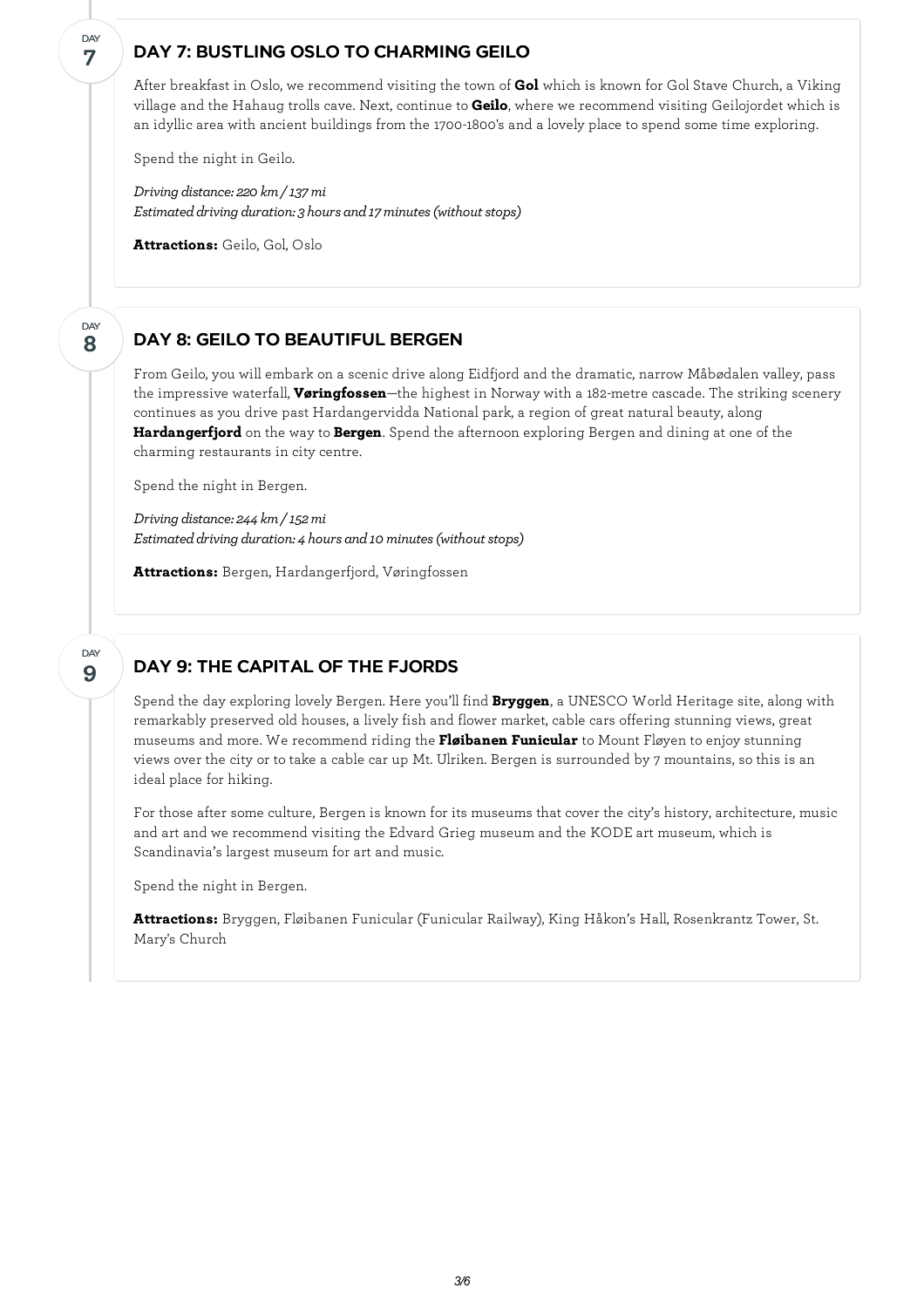### DAY 10: EXPERIENCE THE FJORDS

Today you will head to Norway's adventure capital, **Voss**, which is home to the beautiful Tvindefossen waterfall. Your journey will then continue to Sogndal along the **Sognefjord** taking in sights including the towns of **Stalheim**, before reaching the beautiful **Aurlandsfjord** and the town of **Flåm**. We recommend stopping in Flåm and riding the renowned Flåmsbana railway, a steep train ride between Flåm and Myrdal. A stop at the **Stegastein viewpoint** is recommended, where you can enjoy a panoramic view of Aurlandsfjord**.** You will then take a short ferry ride before driving towards Sogndal, where you will spend the night.

Spend the night in Sogndal.

*Driving distance: 237 km/ 147miles Estimated driving duration: 4 hours (without stops)* 

**Attractions:** Aurlandsfjord, Fjords in Norway, Flåm, Gudvangen, Nærøyfjord, Sogndal, Stalheimskleiva, Stegastein Viewing Platform, Voss

DAY 11: LOEN, GLACIERS & FJÆRLAND

Today is full of scenic fjord sightseeing. Start your day with an optional visit to the Norwegian Glacier Museum in **Fjærland** before continuing north along **Jostedal glacier**, mainland Europe´s largest ice cap. Next, drive the Fjærland Road until you reach lovely Loen. We recommend an optional activity boarding the magnificent **Loen Skylift**, a cable car to the altitude of 1011 metres with amazing views of the fjord.

Spend the night in Loen.

*Driving distance:128 km/ 80mi Estimated driving duration: 1 hours and 54 minutes (without stops)* 

**Attractions:** Fjærland, Jostedalsbreen National Park, Loen, Loen Skylift, Sogndal, Sognefjord

#### **12** DAY

**11**

**DAY** 

**10**

**DAY** 

#### DAY 12: SAIL ALONG GLORIOUS GEIRANGERFJORD

We recommend starting the day with a 65-minute ferry ride from Hellesylt, with your car, through the UNESCO-protected **Geirangerfjord** where you see famous waterfalls like the **Seven Sisters**, and the **Bridal Veil**, along with abandoned fjord farms in the mountains.This short cruise offers truly breathtaking scenery.

Upon arrival in Geiranger, we recommend taking in the fantastic fjord scenery, exploring the charming Geiranger village and enjoying a leisurely hike in the afternoon.

*Driving distance: 61km/ 38mi Estimateddriving duration: 2 hours and30minutes(withoutstops andincluding ferry)*

**Attractions:** Geirangerfjord, Loen, Seven Sisters & Bridal Veil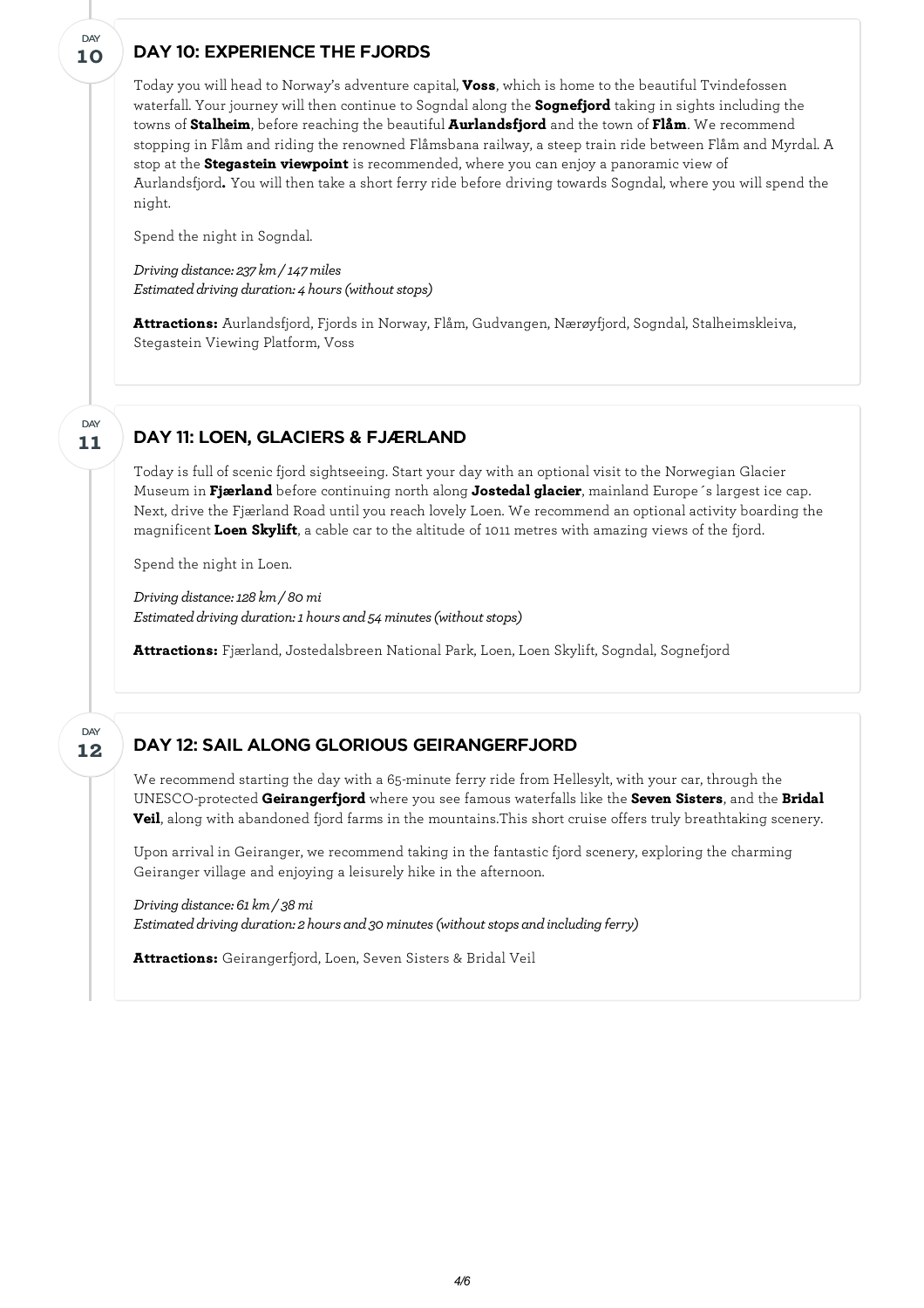## DAY 13: GEIRANGER AT LEISURE

**13**

DAY

**14**

**DAY** 

Spend the day exploring the beautiful Geirangerfjord. For those who would like to explore on their own there are several hiking trails you can follow, but for others we offer exciting optional activities such as a rib boat safari, kayaking tour and guided hiking and kayak tour. For those after some pampering, the nearby spa at Hotel Union is ideal to relax and get a treatment or two, followed by a trip to the chocolate factory in town for a little more indulgence.

Spend the night in Geiranger.

**Attractions:** Geirangerfjord

#### DAY 14: GUDBRANDSDALEN VALLEY & LILLEHAMMER

After breakfast we recommend that you visit the **Dalsnibba** skywalk, Europe's highest fjord viewpoint by road, where you willenjoy sweeping views of **Geirangerfjord**. After the skywalk, continue to the historic village of Lom, driving through twisty roads and beautiful mountain scenery. Along the way you can visit the **Lom Stave church**, one of the largest and most beautiful stave churches in Norway.

Continue the drive through the magnificent **Gudbransdalen** valley, which is surrounded by several national parks like Rondane National Park, Breheimen and Reinheimen, before reaching Lillehammer in the afternoon.

Spend the night in Lillehammer

*Driving distance: 265 km/ 165mi Estimated driving duration: 4 hours (without stops)* 

**Attractions:** Dalsnibba, Geirangerfjord, Gudbrandsdalen Valley, Lom Stave Church

#### DAY 15: FROM LILLEHAMMER TO MORA **15** DAY

Today you will drive back to Sweden through the thick forests and fells of Norway and Sweden. Along the way, you will pass ski resorts such as **Trysil** in Norway and **Sälen** in Sweden before driving along the trail of **Vasaloppet**, the world's oldest and biggest cross-country ski race. It has a rich history and tradition; hundreds of thousands of skiers have tackled the 90 km stretch from Sälen to **Mora** since it began in 1922. Next, you will visit the famous region of **Dalarna**, which is the third most popular tourist site in Sweden after Stockholm and Gothenburg.

Spend the night in Lake Siljan area.

*Driving distance: 318 km/ 198mi Estimated driving duration: 4 hours and 27 minutes (without stops)* 

**Attractions:** Dalarna, Mora, Sälen, Trysil Mountain Resort, Vasaloppet